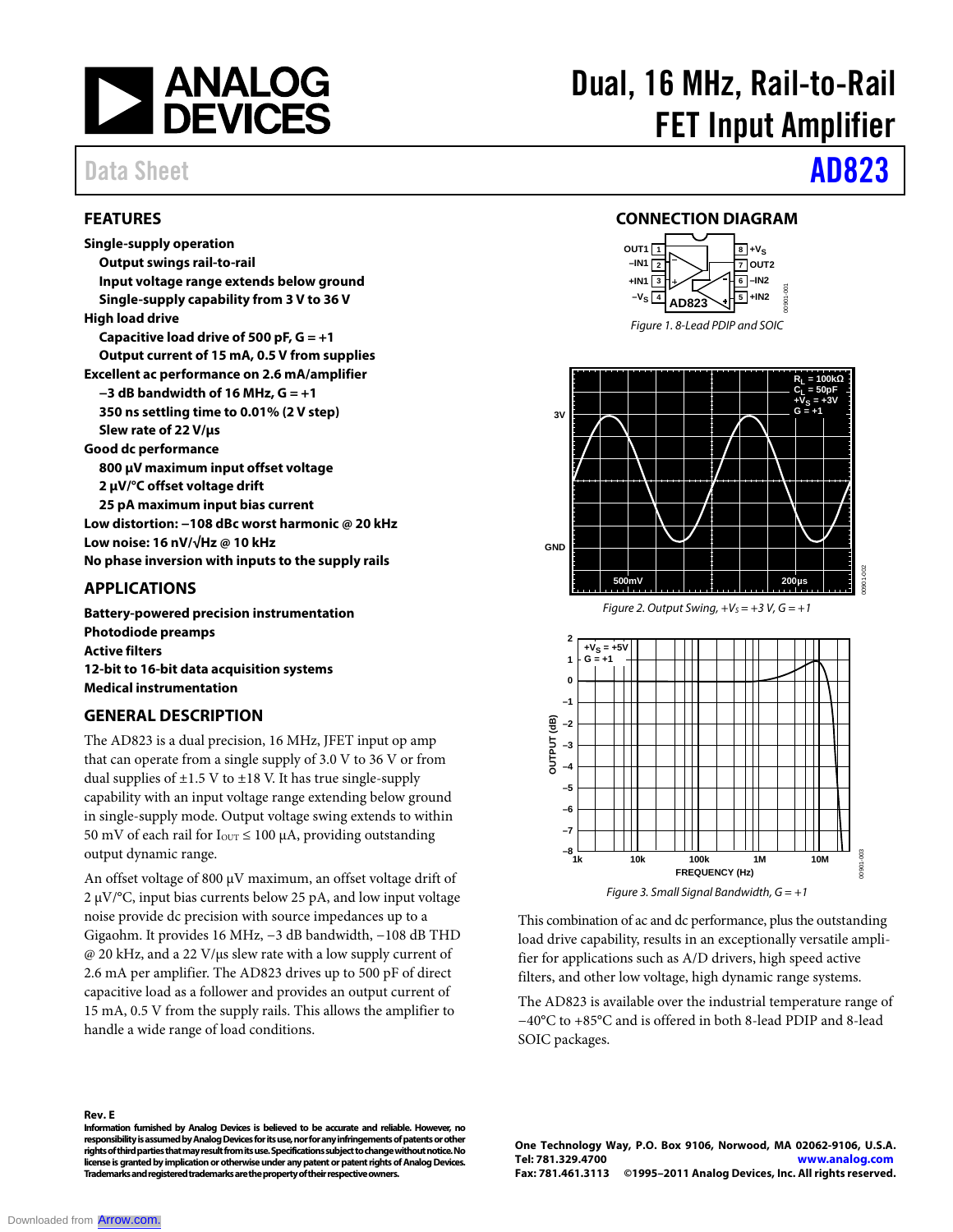## **TABLE OF CONTENTS**

### **REVISION HISTORY**

### $11/11$ –Rev. D to Rev. E

| $6/10$ —Rev. C to Rev. D |  |
|--------------------------|--|
|                          |  |
|                          |  |
| $5/10$ —Rev. B to Rev. C |  |
|                          |  |
| $2/07$ —Rev. A to Rev. B |  |
|                          |  |
|                          |  |
|                          |  |
|                          |  |
| $5/04$ —Rev. 0 to Rev. A |  |
|                          |  |
|                          |  |
|                          |  |

5/95-Revision 0: Initial Version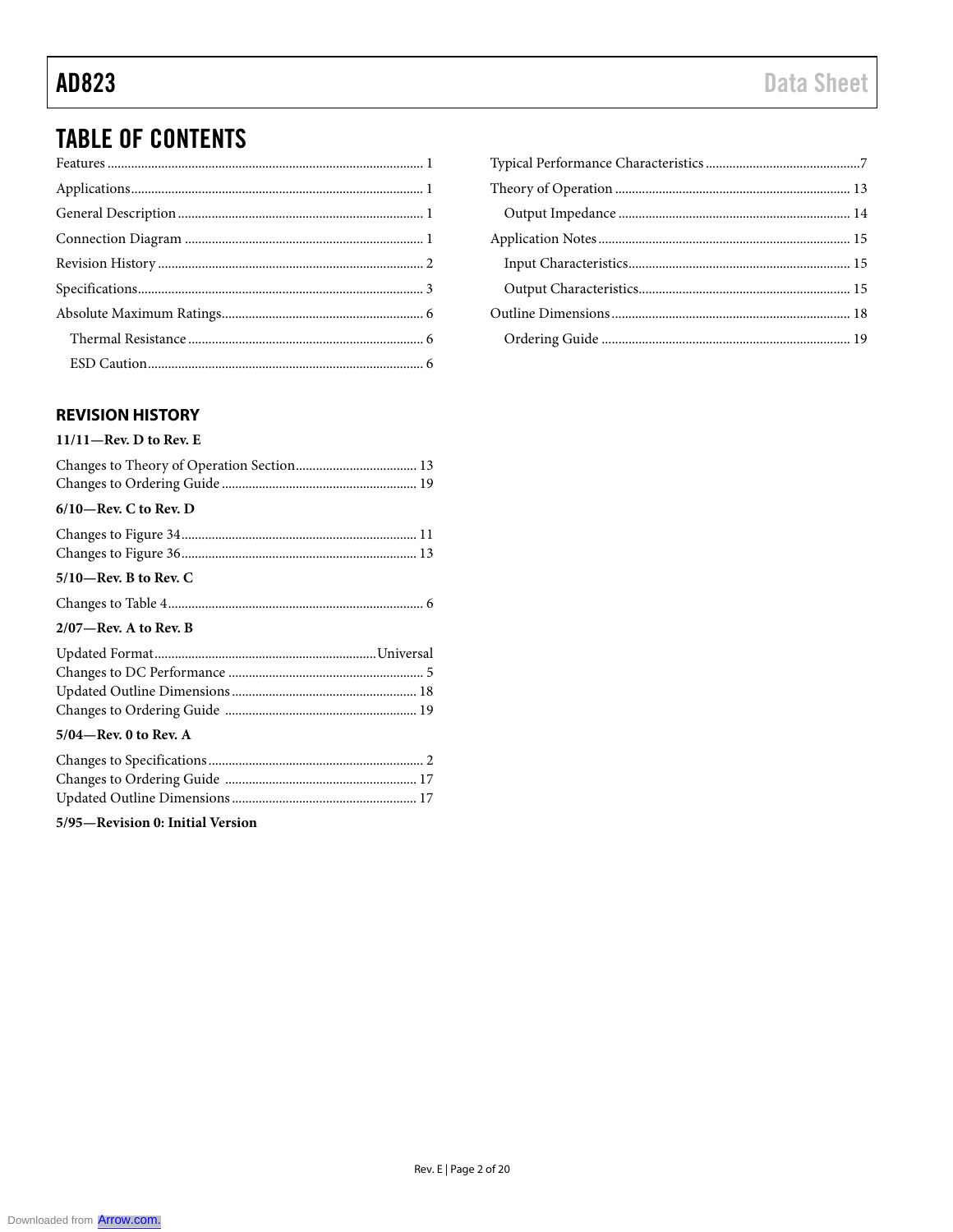## **SPECIFICATIONS**

At T<sub>A</sub> = 25°C, +V<sub>S</sub> = +5 V, R<sub>L</sub> = 2 k $\Omega$  to 2.5 V, unless otherwise noted.

### **Table 1.**

| <b>Parameter</b>                       | <b>Conditions</b>                                                 | Min            | <b>Typ</b>       | <b>Max</b> | Unit           |
|----------------------------------------|-------------------------------------------------------------------|----------------|------------------|------------|----------------|
| DYNAMIC PERFORMANCE                    |                                                                   |                |                  |            |                |
| $-3$ dB Bandwidth, $V_0 \le 0.2$ V p-p | $G = +1$                                                          | 12             | 16               |            | <b>MHz</b>     |
| <b>Full Power Response</b>             | $V_0 = 2 V p - p$                                                 |                | 3.5              |            | <b>MHz</b>     |
| <b>Slew Rate</b>                       | $G = -1$ , $V_0 = 4 V$ Step                                       | 14             | 22               |            | $V/\mu s$      |
| <b>Settling Time</b>                   |                                                                   |                |                  |            |                |
| to 0.1%                                | $G = -1$ , $V_0 = 2 V$ Step                                       |                | 320              |            | ns             |
| to 0.01%                               | $G = -1$ , $V_0 = 2 V$ Step                                       |                | 350              |            | ns             |
| NOISE/DISTORTION PERFORMANCE           |                                                                   |                |                  |            |                |
| Input Voltage Noise                    | $f = 10$ kHz                                                      |                | 16               |            | $nV/\sqrt{Hz}$ |
| <b>Input Current Noise</b>             | $f = 1$ kHz                                                       |                | $\mathbf{1}$     |            | $fA/\sqrt{Hz}$ |
| <b>Harmonic Distortion</b>             | $R_L = 600 \Omega$ to 2.5 V, V <sub>o</sub> = 2 V p-p, f = 20 kHz |                | $-108$           |            | dBc            |
| Crosstalk                              |                                                                   |                |                  |            |                |
| $f = 1$ kHz                            | $R_{L} = 5 k\Omega$                                               |                | $-105$           |            | dB             |
| $f = 1$ MHz                            | $R_L = 5 k\Omega$                                                 |                | $-63$            |            | dB             |
| DC PERFORMANCE                         |                                                                   |                |                  |            |                |
| <b>Initial Offset</b>                  |                                                                   |                | 0.2              | 0.8        | mV             |
| Maximum Offset Over temperature        |                                                                   |                | 0.3              | 2.0        | mV             |
| <b>Offset Drift</b>                    |                                                                   |                | $\overline{2}$   |            | µV/°C          |
| <b>Input Bias Current</b>              | $V_{CM} = 0 V$ to 4 V                                             |                | 3                | 25         | pA             |
| $at$ $T_{MAX}$                         | $V_{CM} = 0 V$ to 4 V                                             |                | 0.5              | 5          | nA             |
| Input Offset Current                   |                                                                   |                | 2                | 20         | pA             |
| at T <sub>MAX</sub>                    |                                                                   |                | 0.5              |            | nA             |
| Open-Loop Gain                         | $V_0 = 0.2 V$ to 4 V, R <sub>L</sub> = 2 k $\Omega$               | 20             | 45               |            | V/mV           |
| T <sub>MIN</sub> to T <sub>MAX</sub>   |                                                                   | 20             |                  |            | V/mV           |
| <b>INPUT CHARACTERISTICS</b>           |                                                                   |                |                  |            |                |
| Input Common-Mode Voltage Range        |                                                                   | $-0.2$ to $+3$ | $-0.2$ to $+3.8$ |            | V              |
| <b>Input Resistance</b>                |                                                                   |                | $10^{13}$        |            | Ω              |
| <b>Input Capacitance</b>               |                                                                   |                | 1.8              |            | pF             |
| Common-Mode Rejection Ratio            | $V_{CM} = 0 V$ to 3 V                                             | 60             | 76               |            | dB             |
| <b>OUTPUT CHARACTERISTICS</b>          |                                                                   |                |                  |            |                |
| <b>Output Voltage Swing</b>            |                                                                   |                |                  |            |                |
| $I_L = \pm 100 \mu A$                  |                                                                   |                | 0.025 to 4.975   |            | V              |
| $I_L = \pm 2$ mA                       |                                                                   |                | 0.08 to 4.92     |            | v              |
| $I_L = \pm 10$ mA                      |                                                                   |                | 0.25 to 4.75     |            | $\vee$         |
| <b>Output Current</b>                  | $V_{\text{OUT}} = 0.5 V$ to 4.5 V                                 |                | 16               |            | mA             |
| <b>Short-Circuit Current</b>           | Sourcing to 2.5 V                                                 |                | 40               |            | mA             |
|                                        | Sinking to 2.5 V                                                  |                | 30               |            | mA             |
| Capacitive Load Drive                  | $G = +1$                                                          |                | 500              |            | pF             |
| POWER SUPPLY                           |                                                                   |                |                  |            |                |
| <b>Operating Range</b>                 |                                                                   | 3              |                  | 36         | V              |
| Quiescent Current                      | T <sub>MIN</sub> to T <sub>MAX</sub> , total                      |                | 5.2              | 5.6        | mA             |
| Power Supply Rejection Ratio           | $V_S = 5$ V to 15 V, T <sub>MIN</sub> to T <sub>MAX</sub>         | 70             | 80               |            | ${\sf dB}$     |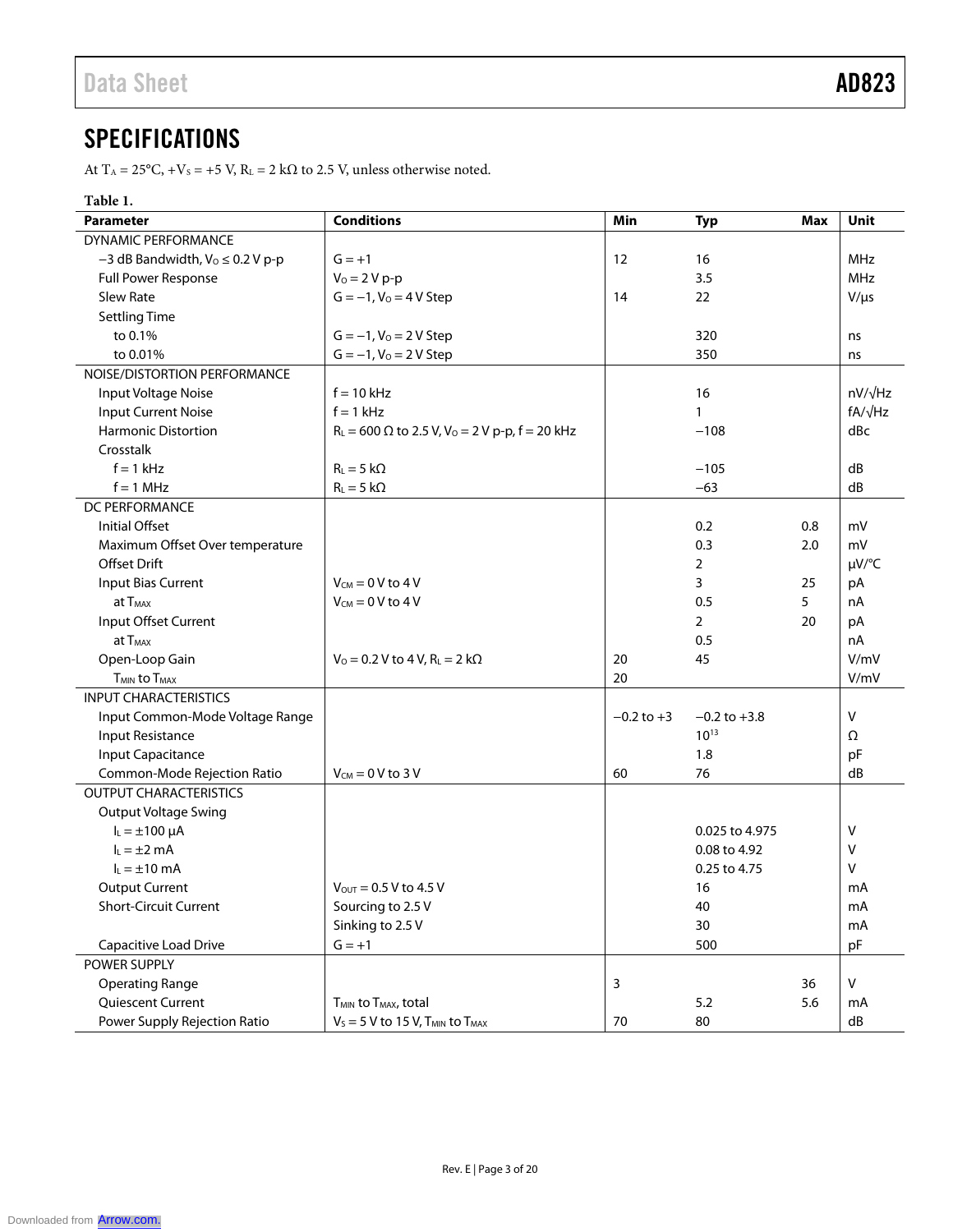At T<sub>A</sub> = 25°C, +V<sub>S</sub> = +3.3 V, R<sub>L</sub> = 2 kΩ to 1.65 V, unless otherwise noted.

### **Table 2.**

| <b>Parameter</b>                        | <b>Conditions</b>                                           | Min            | <b>Typ</b>            | <b>Max</b> | Unit           |
|-----------------------------------------|-------------------------------------------------------------|----------------|-----------------------|------------|----------------|
| <b>DYNAMIC PERFORMANCE</b>              |                                                             |                |                       |            |                |
| $-3$ dB Bandwidth, $V_0 \leq 0.2$ V p-p | $G = +1$                                                    | 12             | 15                    |            | <b>MHz</b>     |
| Full Power Response                     | $V_0 = 2 V p - p$                                           |                | 3.2                   |            | <b>MHz</b>     |
| Slew Rate                               | $G = -1$ , $V_0 = 2 V$ Step                                 | 13             | 20                    |            | $V/\mu s$      |
| <b>Settling Time</b>                    |                                                             |                |                       |            |                |
| to 0.1%                                 | $G = -1$ , $V_0 = 2 V$ Step                                 |                | 250                   |            | ns             |
| to 0.01%                                | $G = -1, V_0 = 2 V$ Step                                    |                | 300                   |            | ns             |
| NOISE/DISTORTION PERFORMANCE            |                                                             |                |                       |            |                |
| Input Voltage Noise                     | $f = 10$ kHz                                                |                | 16                    |            | nV/√Hz         |
| <b>Input Current Noise</b>              | $f = 1$ kHz                                                 |                | 1                     |            | $fA/\sqrt{Hz}$ |
| <b>Harmonic Distortion</b>              | $R_L = 100 \Omega$ , $V_0 = 2 V p-p$ , $f = 20 kHz$         |                | $-93$                 |            | dBc            |
| Crosstalk                               |                                                             |                |                       |            |                |
| $f = 1$ kHz                             | $R_L = 5 k\Omega$                                           |                | $-105$                |            | dB             |
| $f = 1$ MHz                             | $R_L = 5 k\Omega$                                           |                | $-63$                 |            | dB             |
| DC PERFORMANCE                          |                                                             |                |                       |            |                |
| Initial Offset                          |                                                             |                | 0.2                   | 1.5        | mV             |
| Maximum Offset Over temperature         |                                                             |                | 0.5                   | 2.5        | mV             |
| <b>Offset Drift</b>                     |                                                             |                | $\overline{2}$        |            | µV/°C          |
| Input Bias Current                      | $V_{CM} = 0$ V to 2 V                                       |                | 3                     | 25         | pA             |
| at T <sub>MAX</sub>                     | $V_{CM} = 0 V$ to 2 V                                       |                | 0.5                   | 5          | nA             |
| Input Offset Current                    |                                                             |                | $\mathbf{2}^{\prime}$ | 20         | pA             |
| at T <sub>MAX</sub>                     |                                                             |                | 0.5                   |            | nA             |
| Open-Loop Gain                          | $V_0 = 0.2 V$ to 2 V, R <sub>L</sub> = 2 k $\Omega$         | 15             | 30                    |            | V/mV           |
| T <sub>MIN</sub> to T <sub>MAX</sub>    |                                                             | 12             |                       |            | V/mV           |
| <b>INPUT CHARACTERISTICS</b>            |                                                             |                |                       |            |                |
| Input Common-Mode Voltage Range         |                                                             | $-0.2$ to $+1$ | $-0.2$ to $+1.8$      |            | $\vee$         |
| <b>Input Resistance</b>                 |                                                             |                | $10^{13}$             |            | Ω              |
| Input Capacitance                       |                                                             |                | 1.8                   |            | pF             |
| Common-Mode Rejection Ratio             | $V_{CM} = 0 V$ to 1 V                                       | 54             | 70                    |            | dB             |
| <b>OUTPUT CHARACTERISTICS</b>           |                                                             |                |                       |            |                |
| <b>Output Voltage Swing</b>             |                                                             |                |                       |            |                |
| $I_L = \pm 100 \mu A$                   |                                                             |                | 0.025 to 3.275        |            | v              |
| $I_L = \pm 2$ mA                        |                                                             |                | 0.08 to 3.22          |            | v              |
| $I_L = \pm 10$ mA                       |                                                             |                | 0.25 to 3.05          |            | v              |
| <b>Output Current</b>                   | $V_{\text{OUT}} = 0.5 V$ to 2.5 V                           |                | 15                    |            | mA             |
| <b>Short-Circuit Current</b>            | Sourcing to 1.5 V                                           |                | 40                    |            | mA             |
|                                         | Sinking to 1.5 V                                            |                | 30                    |            | mA             |
| Capacitive Load Drive                   | $G = +1$                                                    |                | 500                   |            | pF             |
| POWER SUPPLY                            |                                                             |                |                       |            |                |
| <b>Operating Range</b>                  |                                                             | 3              |                       | 36         | $\mathsf{V}$   |
| Quiescent Current                       | T <sub>MIN</sub> to T <sub>MAX</sub> , total                |                | 5.0                   | 5.7        | mA             |
| Power Supply Rejection Ratio            | $V_S = 3.3$ V to 15 V, T <sub>MIN</sub> to T <sub>MAX</sub> | 70             | 80                    |            | ${\sf dB}$     |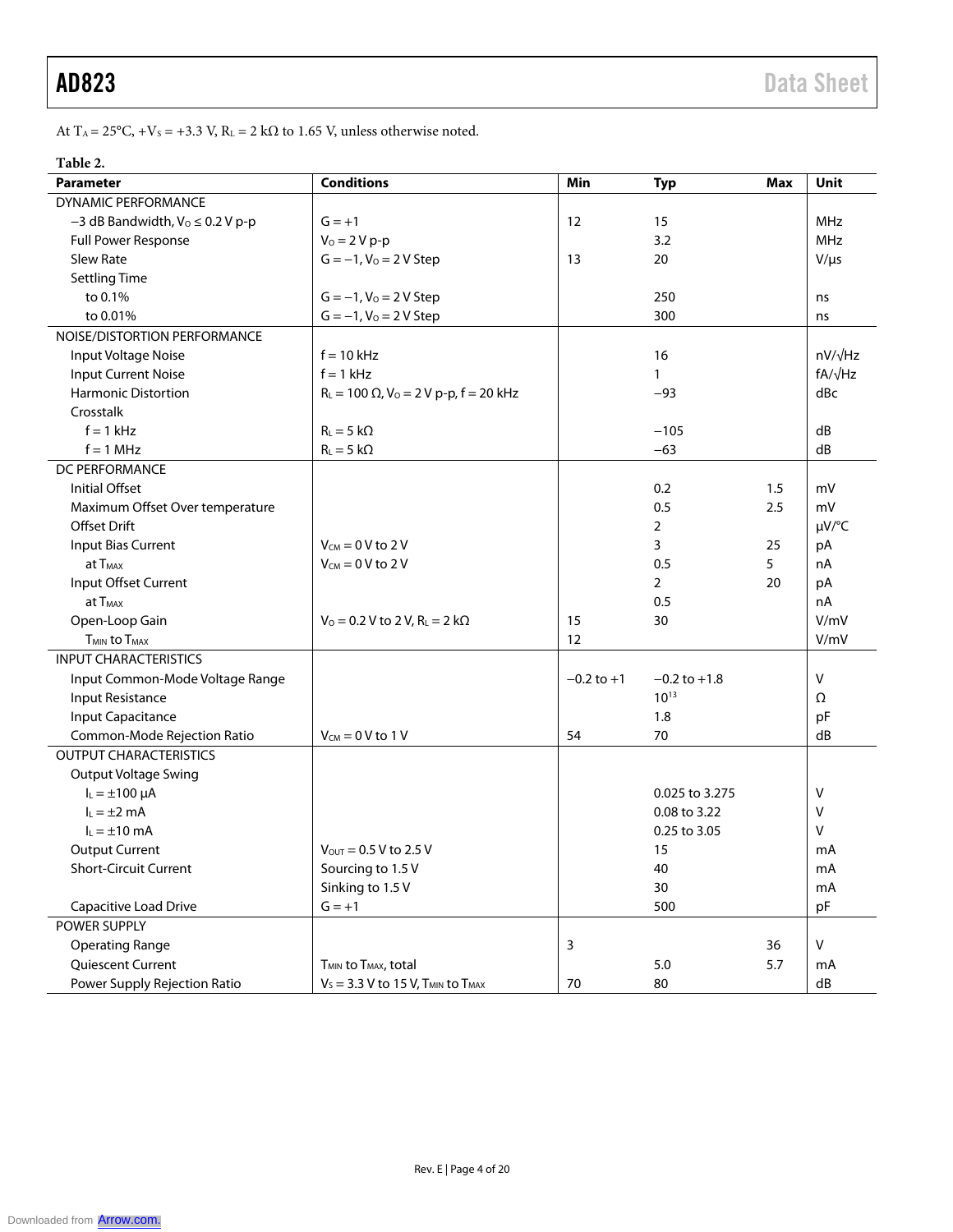At T^A = 25°C, V^s = ±15 V, R^L = 2 kΩ to 0 V, unless otherwise noted.

### **Table 3.**

| <b>Parameter</b>                           | <b>Conditions</b>                                         | Min              | <b>Typ</b>           | <b>Max</b> | Unit           |
|--------------------------------------------|-----------------------------------------------------------|------------------|----------------------|------------|----------------|
| DYNAMIC PERFORMANCE                        |                                                           |                  |                      |            |                |
| $-3$ dB Bandwidth, $Vo \le 0.2$ V p-p      | $G = +1$                                                  | 12               | 16                   |            | <b>MHz</b>     |
| Full Power Response                        | $V_0 = 2 V p - p$                                         |                  | 4                    |            | <b>MHz</b>     |
| Slew Rate                                  | $G = -1$ , $V_0 = 10 V$ Step                              | 17               | 25                   |            | $V/\mu s$      |
| <b>Settling Time</b>                       |                                                           |                  |                      |            |                |
| to 0.1%                                    | $G = -1$ , $V_0 = 10 V$ Step                              |                  | 550                  |            | ns             |
| to 0.01%                                   | $G = -1$ , $V_0 = 10 V$ Step                              |                  | 650                  |            | ns             |
| NOISE/DISTORTION PERFORMANCE               |                                                           |                  |                      |            |                |
| Input Voltage Noise                        | $f = 10$ kHz                                              |                  | 16                   |            | $nV/\sqrt{Hz}$ |
| <b>Input Current Noise</b>                 | $f = 1$ kHz                                               |                  | $\mathbf{1}$         |            | $fA/\sqrt{Hz}$ |
| <b>Harmonic Distortion</b>                 | $R_L = 600 \Omega$ , $V_0 = 10 V p-p$ , $f = 20 kHz$      |                  | $-90$                |            | dBc            |
| Crosstalk                                  |                                                           |                  |                      |            |                |
| $f = 1$ kHz                                | $R_L = 5 k\Omega$                                         |                  | $-105$               |            | dB             |
| $f = 1$ MHz                                | $R_L = 5 k\Omega$                                         |                  | $-63$                |            | dB             |
| DC PERFORMANCE                             |                                                           |                  |                      |            |                |
| <b>Initial Offset</b>                      |                                                           |                  | 0.7                  | 3.5        | mV             |
| Maximum Offset Over temperature            |                                                           |                  | 1.0                  | 7          | mV             |
| <b>Offset Drift</b>                        |                                                           |                  | 2                    |            | µV/°C          |
| <b>Input Bias Current</b>                  | $V_{CM} = 0 V$                                            |                  | 5                    | 30         | pA             |
|                                            | $V_{CM} = -10 V$                                          |                  | 60                   |            | pA             |
| at T <sub>MAX</sub>                        | $V_{CM} = 0 V$                                            |                  | 0.5                  | 5          | nA             |
| Input Offset Current                       |                                                           |                  | $\overline{2}$       | 20         | pA             |
| at T <sub>MAX</sub>                        |                                                           |                  | 0.5                  |            | nA             |
| Open-Loop Gain                             | $V_0 = +10 V$ to $-10 V$ , $R_L = 2 k\Omega$              | 30               | 60                   |            | V/mV           |
| <b>T<sub>MIN</sub></b> to T <sub>MAX</sub> |                                                           | 30               |                      |            | V/mV           |
| <b>INPUT CHARACTERISTICS</b>               |                                                           |                  |                      |            |                |
| Input Common-Mode Voltage Range            |                                                           | $-15.2$ to $+13$ | $-15.2$ to $+13.8$   |            | $\vee$         |
| Input Resistance                           |                                                           |                  | $10^{13}$            |            | Ω              |
| Input Capacitance                          |                                                           |                  | 1.8                  |            | pF             |
| Common-Mode Rejection Ratio                | $V_{CM} = -15 V$ to +13 V                                 | 66               | 82                   |            | dB             |
| <b>OUTPUT CHARACTERISTICS</b>              |                                                           |                  |                      |            |                |
| <b>Output Voltage Swing</b>                |                                                           |                  |                      |            |                |
| $I_L = \pm 100 \mu A$                      |                                                           |                  | $-14.95$ to $+14.95$ |            | $\vee$         |
| $I_L = \pm 2$ mA                           |                                                           |                  | $-14.92$ to $+14.92$ |            | $\vee$         |
| $I_L = \pm 10$ mA                          |                                                           |                  | $-14.75$ to $+14.75$ |            | v              |
| <b>Output Current</b>                      | $V_{\text{OUT}} = -14.5 V$ to +14.5 V                     |                  | 17                   |            | mA             |
| <b>Short-Circuit Current</b>               | Sourcing to 0 V                                           |                  | 80                   |            | mA             |
|                                            | Sinking to 0 V                                            |                  | 60                   |            | mA             |
| Capacitive Load Drive                      | $G = +1$                                                  |                  | 500                  |            | pF             |
| POWER SUPPLY                               |                                                           |                  |                      |            |                |
| <b>Operating Range</b>                     |                                                           | 3                |                      | 36         | $\mathsf{V}$   |
| Quiescent Current                          | T <sub>MIN</sub> to T <sub>MAX</sub> , total              |                  | 7.0                  | 8.4        | mA             |
| Power Supply Rejection Ratio               | $V_S = 5$ V to 15 V, T <sub>MIN</sub> to T <sub>MAX</sub> | $70\,$           | 80                   |            | dB             |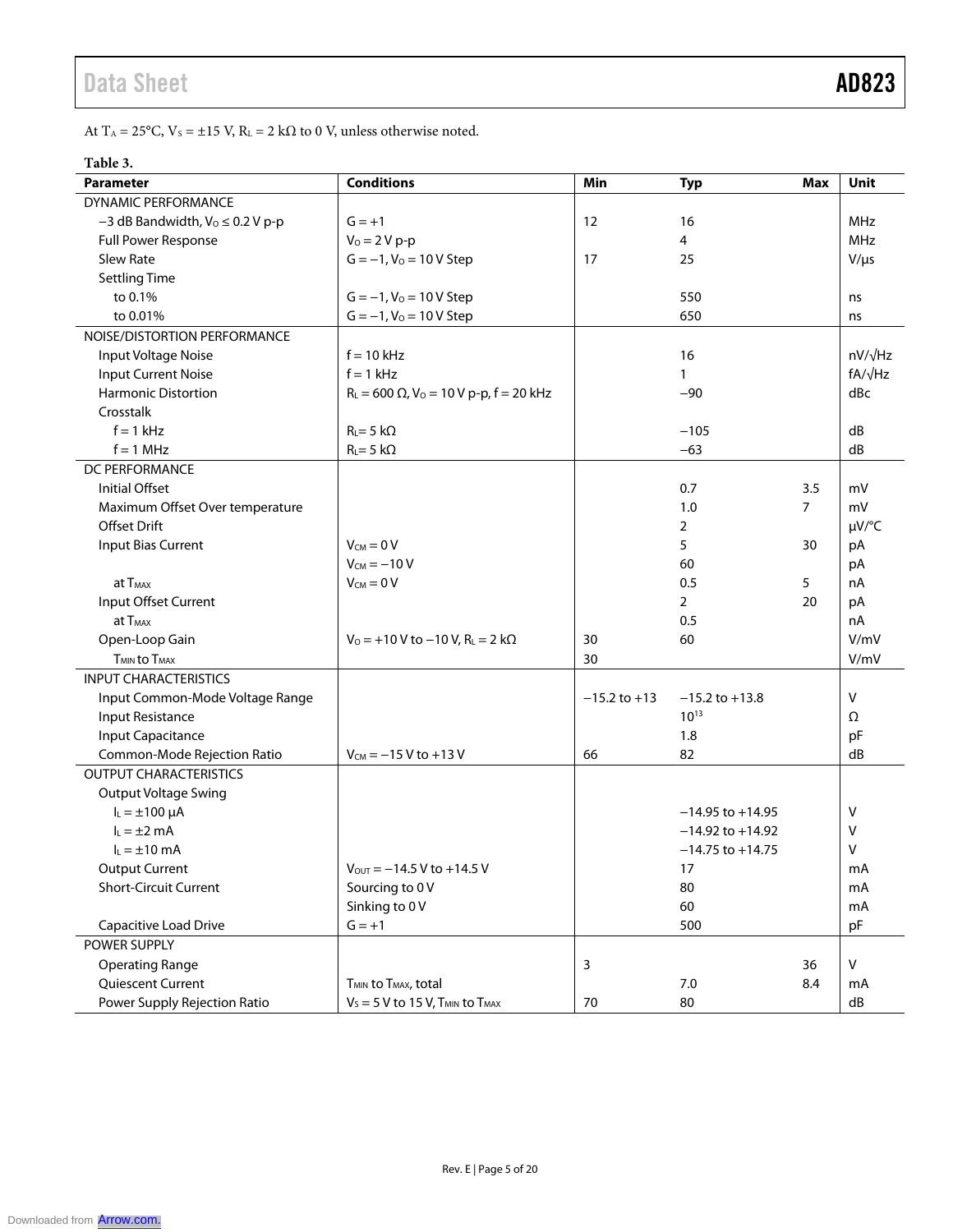### ABSOLUTE MAXIMUM RATINGS

#### **Table 4.**

| <b>Parameter</b>                              | Rating                              |
|-----------------------------------------------|-------------------------------------|
| Supply Voltage                                | 36 V                                |
| Internal Power Dissipation                    |                                     |
| PDIP (N)                                      | 1.3W                                |
| SOIC (R)                                      | 0.9W                                |
| Input Voltage (Common Mode)                   | $\pm V_5$                           |
| Differential Input Voltage                    | $\pm V_5$                           |
| <b>Output Short-Circuit Duration</b>          | See Figure 4                        |
| Storage Temperature Range N, R                | $-65^{\circ}$ C to $+125^{\circ}$ C |
| Operating Temperature Range                   | $-40^{\circ}$ C to $+85^{\circ}$ C  |
| Lead Temperature Range<br>(Soldering, 10 sec) | 300 $\degree$ C                     |

Stresses above those listed under Absolute Maximum Ratings may cause permanent damage to the device. This is a stress rating only; functional operation of the device at these or any other conditions above those indicated in the operational section of this specification is not implied. Exposure to absolute maximum rating conditions for extended periods may affect device reliability.

### **THERMAL RESISTANCE**

 $\theta_{JA}$  is specified for the worst-case conditions, that is, a device soldered in a circuit board for surface-mount packages.

Specification is for device in free air.

### **Table 5. Thermal Resistance**

| Package Type | $\theta_{JA}$ | Unit |
|--------------|---------------|------|
| 8-Lead PDIP  | 90            | °C/W |
| 8-Lead SOIC  | 160           | °C/W |



*Figure 4. Maximum Power Dissipation vs. Temperature*

#### **ESD CAUTION**



ESD (electrostatic discharge) sensitive device. Charged devices and circuit boards can discharge without detection. Although this product features patented or proprietary protection circuitry, damage may occur on devices subjected to high energy ESD. Therefore, proper ESD precautions should be taken to avoid performance degradation or loss of functionality.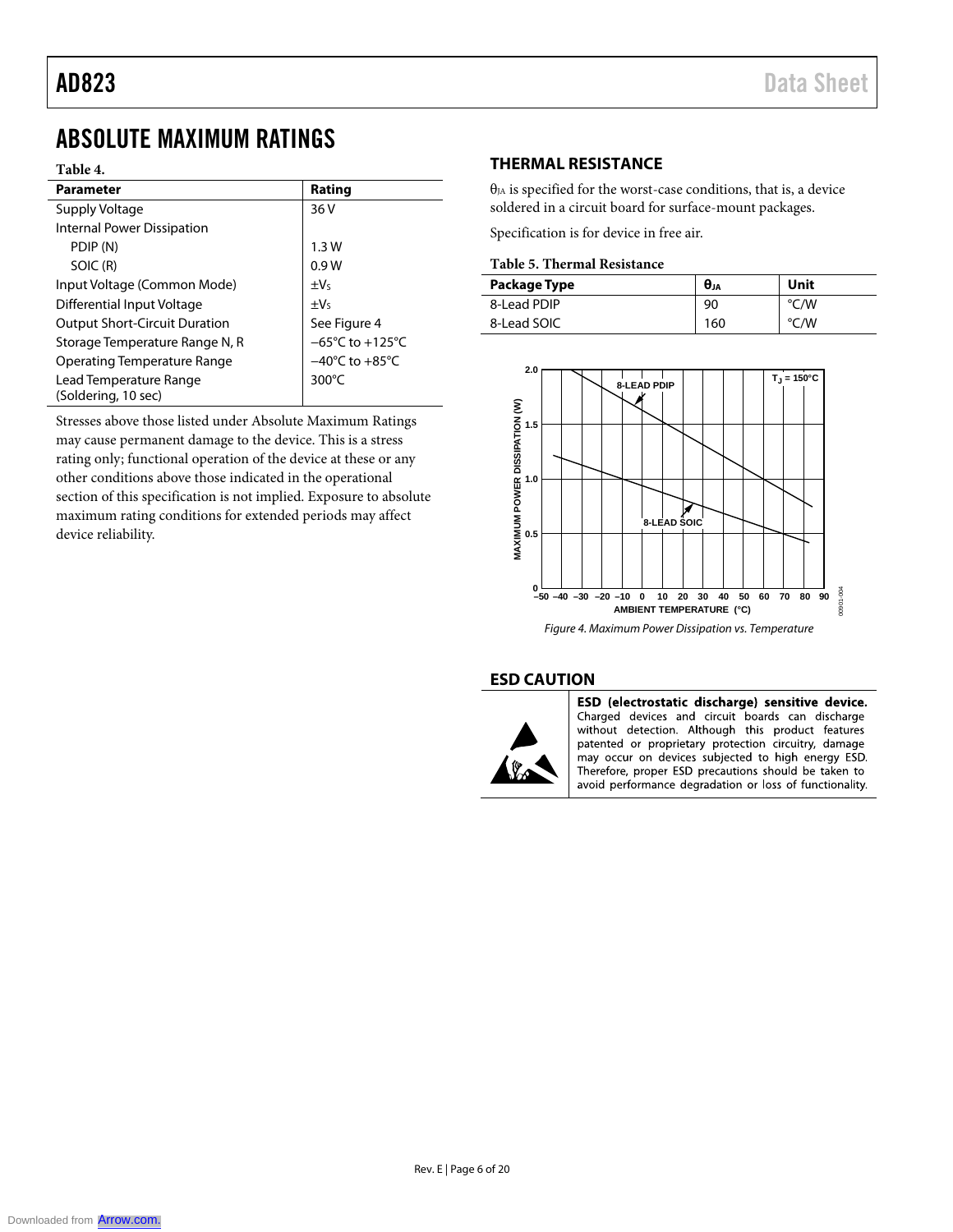## TYPICAL PERFORMANCE CHARACTERISTICS



*Figure 5. Typical Distribution of Input Offset Voltage* 



*Figure 6. Typical Distribution of Input Offset Voltage Drift*





*Figure 8. Typical Distribution of Input Bias Current*

![](_page_6_Figure_10.jpeg)

*Figure 9. Input Bias Current vs. Temperature*

![](_page_6_Figure_12.jpeg)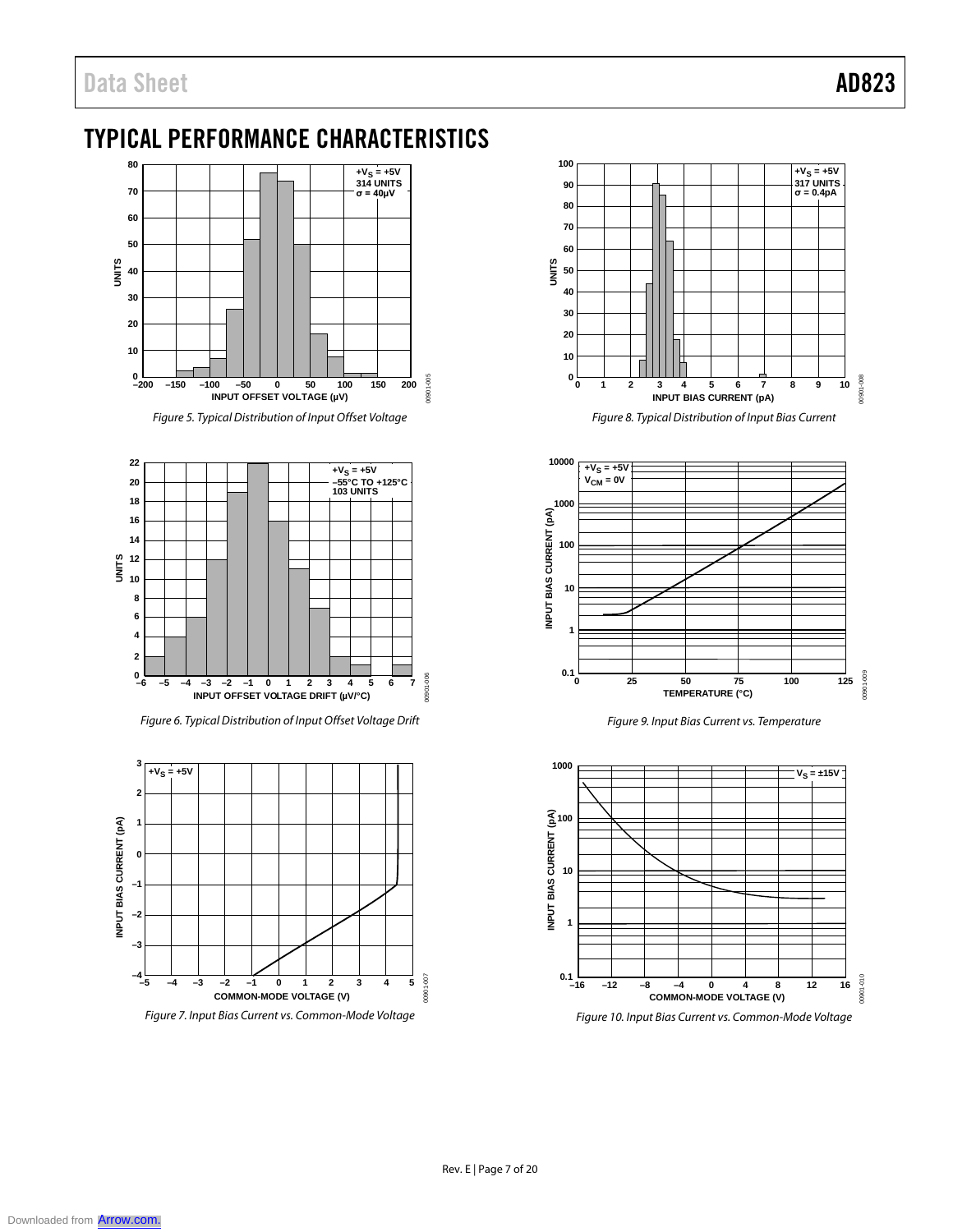![](_page_7_Figure_2.jpeg)

*Figure 11. Open-Loop Gain vs. Load Resistance* 

![](_page_7_Figure_4.jpeg)

*Figure 12. Open-Loop Gain vs. Output Voltage, Vs* = ±2.5 V

![](_page_7_Figure_6.jpeg)

*Figure 13. Total Harmonic Distortion vs. Frequency*

![](_page_7_Figure_8.jpeg)

*Figure 14. Open-Loop Gain vs. Temperature*

![](_page_7_Figure_10.jpeg)

![](_page_7_Figure_11.jpeg)

![](_page_7_Figure_12.jpeg)

*Figure 16. Input Voltage Noise vs. Frequency*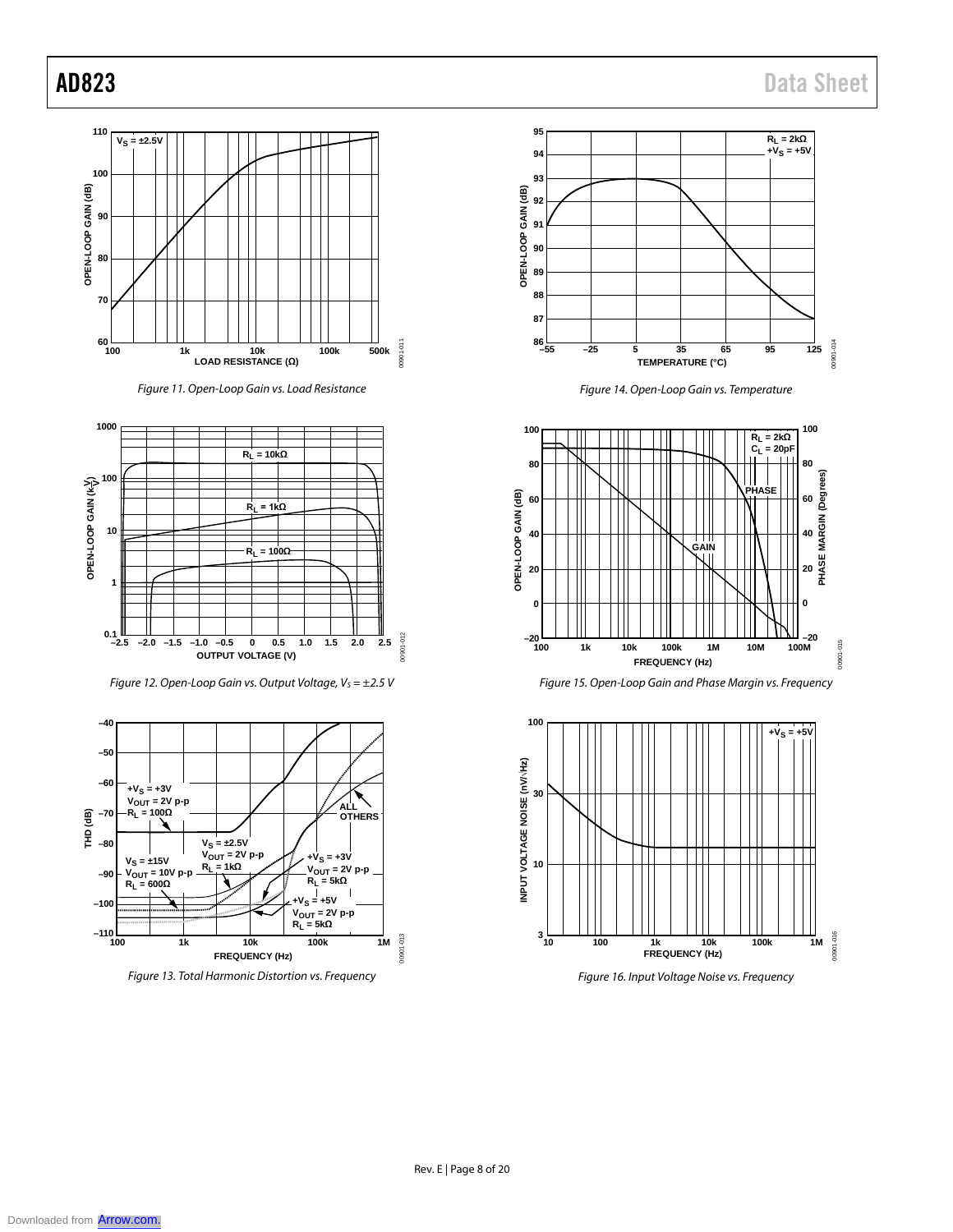### Data Sheet **AD823**

#### **5 CL = 20pF RL = 2kΩ G = +1 4 CLOSED-LOOP GAIN (dB) 3 2 1 0 +27°C –55°C –1 +125°C –2 –3 –4 –5 0.30 3.27 6.24 9.21 12.18 15.15 18.12 21.09 24.06 27.03 30.00** 00901-017 00901-017 **FREQUENCY (MHz)**

![](_page_8_Figure_2.jpeg)

![](_page_8_Figure_3.jpeg)

*Figure 18. Output Resistance vs. Frequency, +V<sub>S</sub> = +5 V, Gain = +1* 

![](_page_8_Figure_5.jpeg)

*Figure 19. Output Step Size vs. Settling Time (Inverter)*

![](_page_8_Figure_7.jpeg)

*Figure 20. Common-Mode Rejection Ratio vs. Frequency*

![](_page_8_Figure_9.jpeg)

*Figure 21. Output Saturation Voltage vs. Load Current* 

![](_page_8_Figure_11.jpeg)

*Figure 22. Quiescent Current vs. Supply Voltage*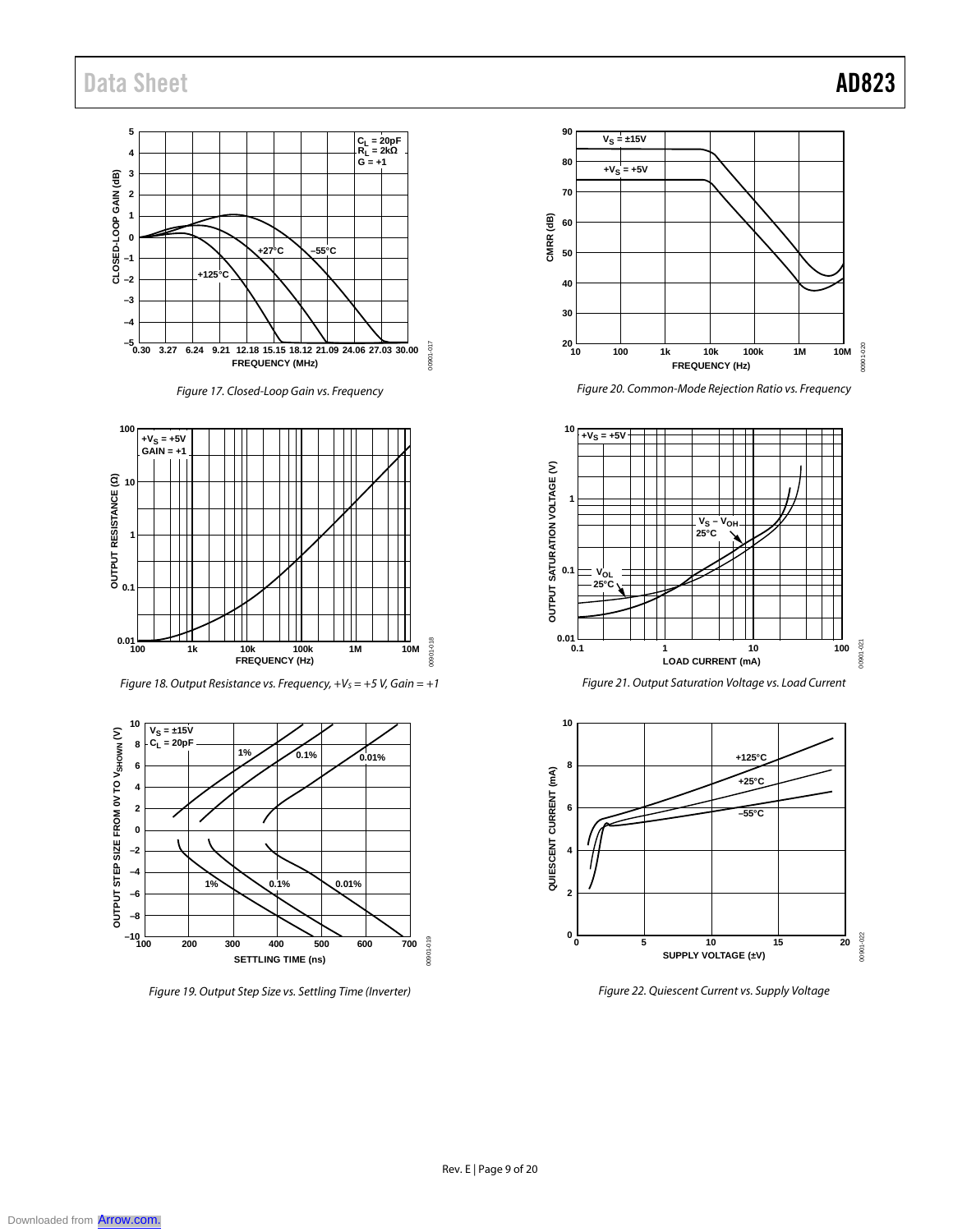![](_page_9_Figure_2.jpeg)

![](_page_9_Figure_3.jpeg)

*Figure 24. Large Signal Frequency Response*

![](_page_9_Figure_5.jpeg)

*Figure 25. Output Swing, +V<sub>S</sub> = +3 V, G = −1* 

![](_page_9_Figure_7.jpeg)

![](_page_9_Figure_8.jpeg)

![](_page_9_Figure_9.jpeg)

*Figure 27. Crosstalk vs. Frequency*

![](_page_9_Figure_11.jpeg)

*Figure 28. Output Swing,*  $V_s = \pm 15$  *V,*  $G = +1$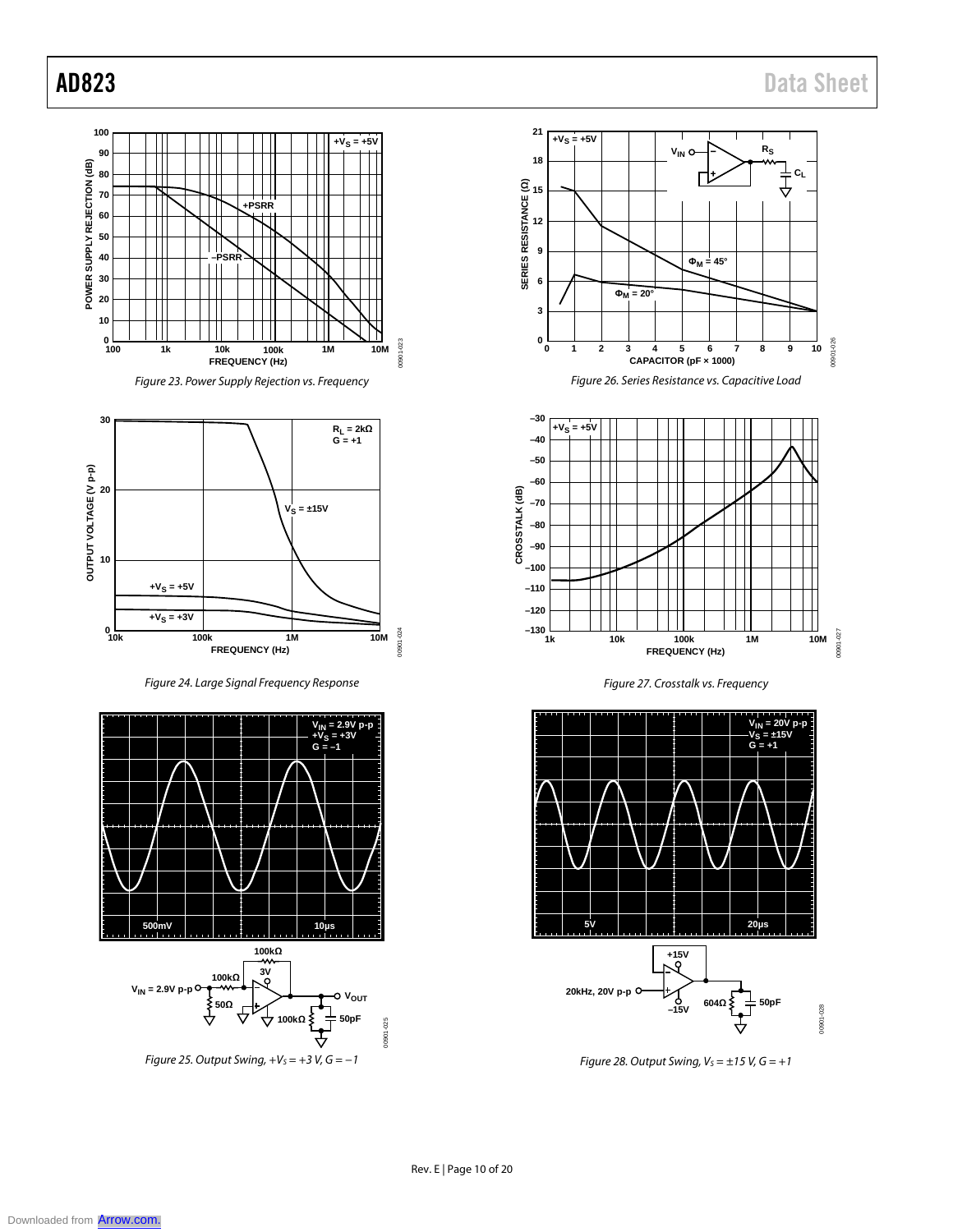### **5V RL = 300Ω CL = 50pF RF = RG = 2kΩ +VS = +5V G = –1**  $029$ 00901-029 **500mV 200µs** 00901 **GND**

Figure 29. Output Swing,  $+V_S = +5$  V,  $G = -1$ 

![](_page_10_Figure_3.jpeg)

![](_page_10_Figure_4.jpeg)

Figure 31. Pulse Response,  $+V_s = +5$  V,  $G = +2$ 

![](_page_10_Figure_6.jpeg)

Figure 32. Output Swing,  $+V_S = +3 V$ ,  $G = +1$ 

![](_page_10_Figure_8.jpeg)

Figure 33. Pulse Response,  $+V_S = +5$  V,  $G = +1$ 

![](_page_10_Figure_10.jpeg)

Figure 34. Pulse Response,  $+V_S = +5$  V,  $G = +1$ ,  $C_L = 470$  pF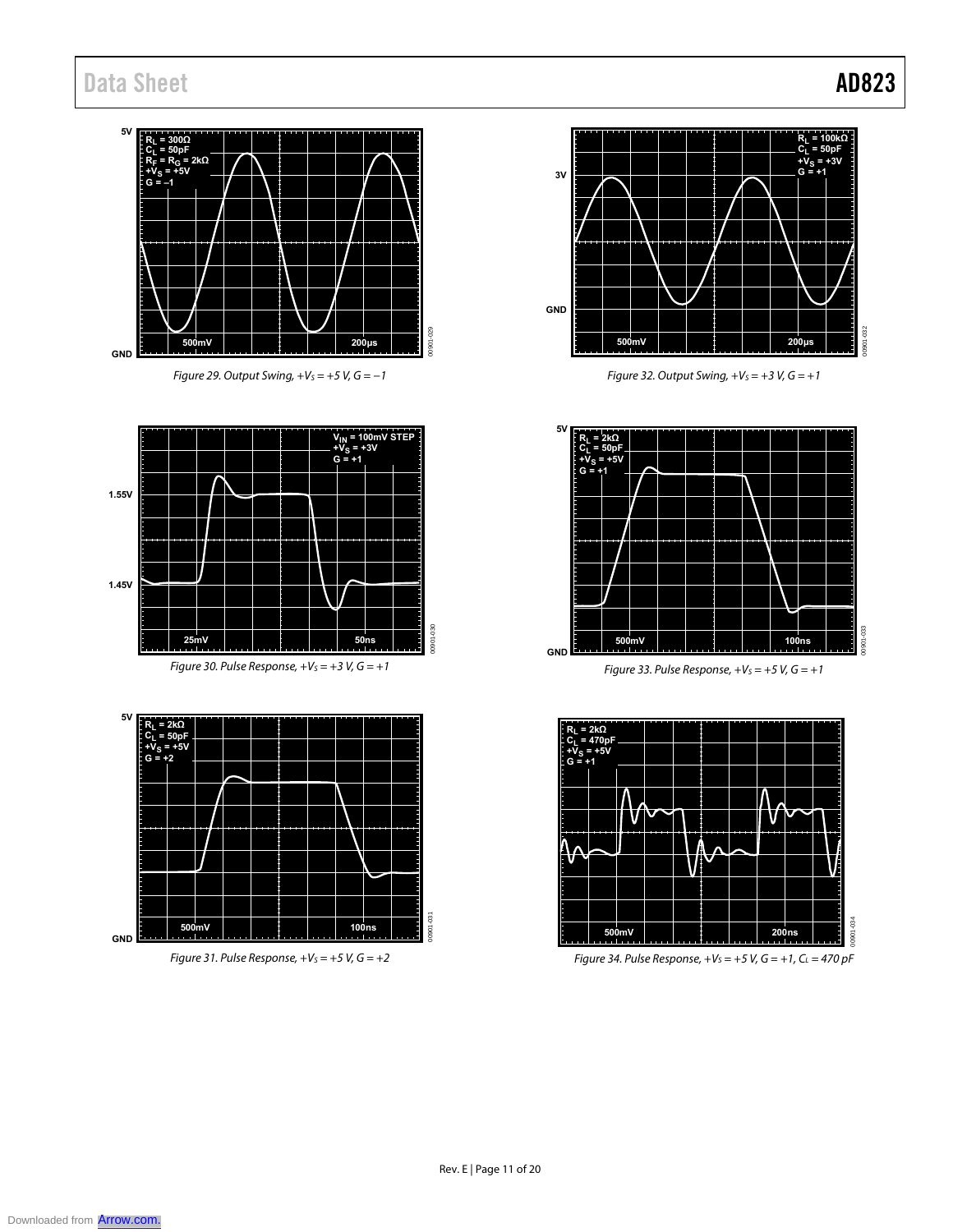![](_page_11_Figure_2.jpeg)

*Figure 35. Pulse Response,*  $V_s = \pm 15$  *V,*  $G = +1$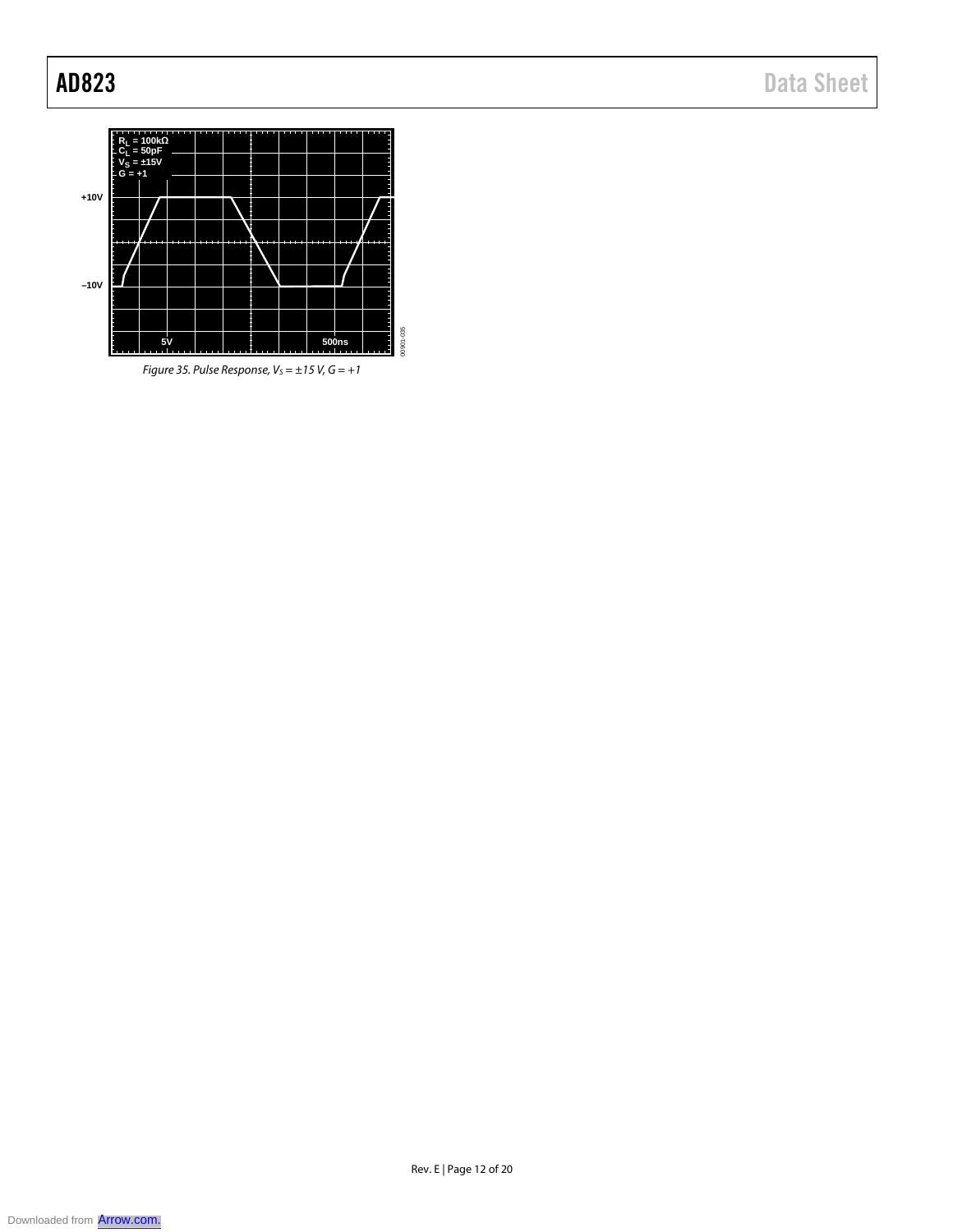### THEORY OF OPERATION

The AD823 is fabricated on the Analog Devices, Inc. proprietary complementary bipolar (CB) process that enables the construction of PNP and NPN transistors with similar  $f_T$ 's in the 600 MHz to 800 MHz region. In addition, the process also features N-Channel JFETs that are used in the input stage of the AD823. These process features allow the construction of high frequency, low distortion op amps with picoamp input currents. This design uses a differential output input stage to maximize bandwidth and headroom (see Figure 36). The smaller signal swings required on the S1P/S1N outputs reduce the effect of the nonlinear currents due to junction capacitances and improve the distortion performance. With this design, harmonic distortion of better than −91 dB @ 20 kHz into 600 Ω with  $V_{\text{OUT}} = 4 V p-p$  on a single 5 V supply is achieved. The complementary common emitter design of the output stage provides excellent load drive without the need for emitter followers, thereby improving the output range of the device considerably with respect to conventional op amps. The AD823 can drive 20 mA with the outputs within 0.6 V of the supply rails. The AD823 also offers outstanding precision for a high speed op amp. Input offset voltages of 1 mV maximum and offset drift of 2  $\mu$ V/°C are achieved through the use of the Analog Devices advanced thin film trimming techniques.

A nested integrator topology is used in the AD823 (see Figure 37). The output stage can be modeled as an ideal op amp with a single-pole response and a unity-gain frequency set by transconductance gm2 and Capacitor C2. R1 is the output impedance of the input stage;  $g_m$  is the input transconductance. C1 and C5 provide Miller compensation for the overall op amp. The unity-gain frequency occurs at  $g<sub>m</sub>/C5$ . Solving the node equations for this circuit yields

$$
\frac{V_{\text{our}}}{Vi} = \frac{AO}{(sRI[CI(A2+1)]+1)\times \left(s\left[\frac{C2}{g_{m2}}\right]+1\right)}
$$

where:

 $A0 = g_{mgm2} R2R1$  (open-loop gain of op amp).  $A2 = g_{m2} R2$  (open-loop gain of output stage).

The first pole in the denominator is the dominant pole of the amplifier and occurs at  $\sim$  18 Hz. This equals the input stage output impedance R1 multiplied by the Miller-multiplied value of C1. The second pole occurs at the unity-gain bandwidth of the output stage, which is 23 MHz. This type of architecture allows more open-loop gain and output drive to be obtained than a standard 2-stage architecture would allow.

![](_page_12_Figure_9.jpeg)

*Figure 36. Simplified Schematic*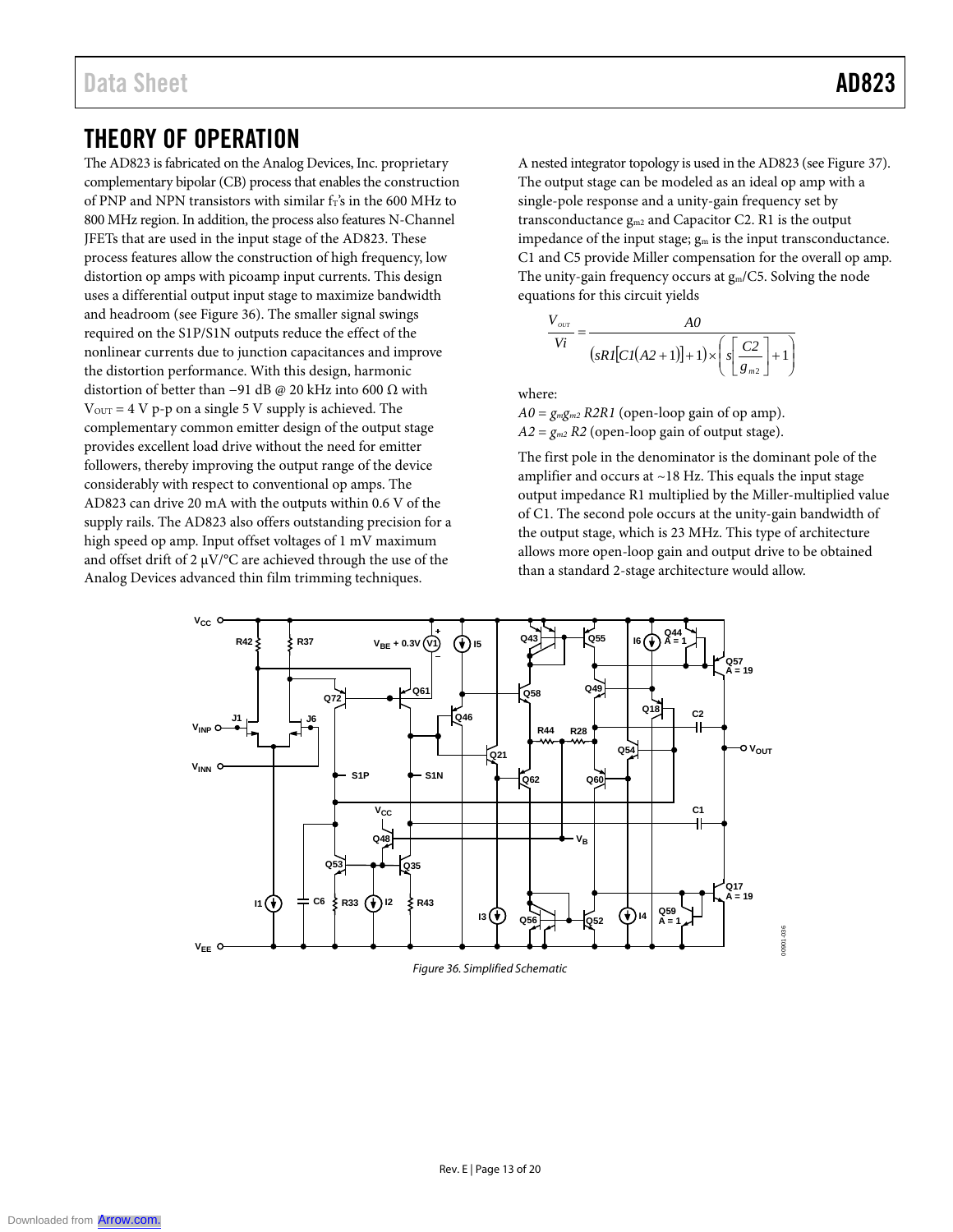### **OUTPUT IMPEDANCE**

The low frequency open-loop output impedance of the commonemitter output stage used in this design is approximately 30 k $\Omega$ . Although this is significantly higher than a typical emitter follower output stage, when it is connected with feedback, the output impedance is reduced by the open-loop gain of the op amp. With 109 dB of open-loop gain, the output impedance is reduced to <0.2  $Ω$ . At higher frequencies, the output impedance rises as the open-loop gain of the op amp drops; however, the output also becomes capacitive due to the integrator capacitors C1 and C2. This prevents the output impedance from ever becoming excessively high (see Figure 18), which can cause stability problems when driving capacitive loads. In fact, the AD823 has excellent cap-load drive capability for a high frequency op amp. Figure 34 shows the AD823 connected as a follower while driving 470 pF direct capacitive load. Under these conditions, the phase margin is approximately 20°. If greater phase margin is desired, a small resistor can be used in series with the output to decouple the effect of the load capacitance from the op amp (see Figure 26). In addition, running the part at higher gains also improves the capacitive load drive capability of the op amp.

![](_page_13_Figure_4.jpeg)

*Figure 37. Small Signal Schematic*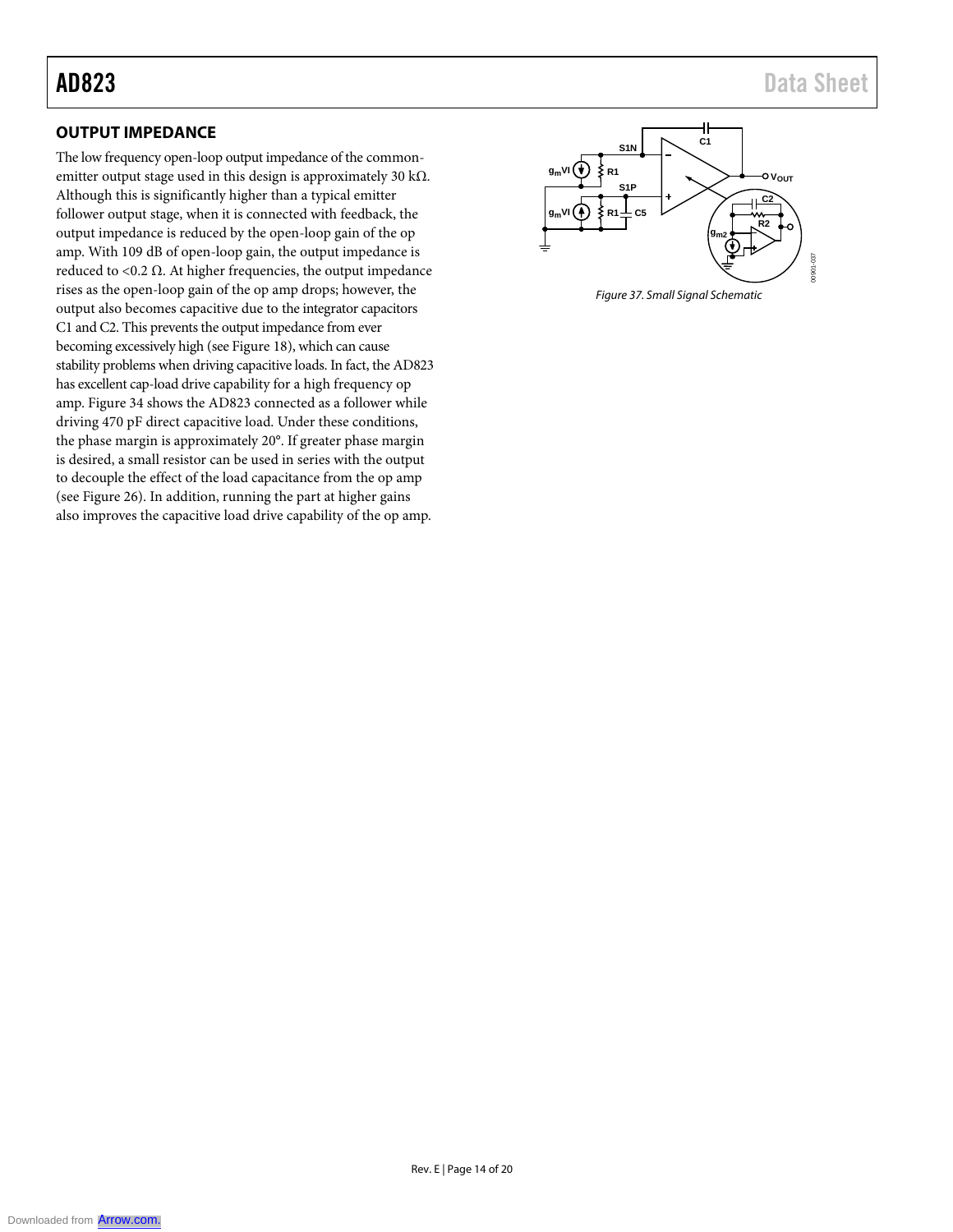## APPLICATION NOTES **INPUT CHARACTERISTICS**

In the AD823, N-Channel JFETs are used to provide a low offset, low noise, high impedance input stage. Minimum input commonmode voltage extends from 0.2 V below  $-V<sub>S</sub>$  to  $1$  V  $< +V<sub>S</sub>$ . Driving the input voltage closer to the positive rail causes a loss of amplifier bandwidth and increased common-mode voltage error.

The AD823 does not exhibit phase reversal for input voltages up to and including  $+V_s$ . Figure 38 shows the response of an AD823 voltage follower to a 0 V to 5 V  $(+V<sub>s</sub>)$  square wave input. The input and output are superimposed. The output polarity tracks the input polarity up to  $+V_s$ , with no phase reversal. The reduced bandwidth above a 4 V input causes the rounding of the output wave form. For input voltages greater than  $+V_s$ , a resistor in series with the AD823's noninverting input prevents phase reversal, at the expense of greater input voltage noise. This is illustrated in Figure 39.

![](_page_14_Figure_4.jpeg)

![](_page_14_Figure_5.jpeg)

![](_page_14_Figure_6.jpeg)

![](_page_14_Figure_7.jpeg)

*Figure 39. AD823 Input Response:*   $V_{IN}$  = 0 to + $V_S$  + 200 mV,  $V_{OUT}$  = 0 to + $V_S$ ,  $R_P$  = 49.9 kΩ

Because the input stage uses N-Channel JFETs, input current during normal operation is negative; the current flows out from the input terminals. If the input voltage is driven more positive than  $+V_s - 0.4$  V, the input current reverses direction as internal device junctions become forward biased. This is illustrated in Figure 7.

A current limiting resistor should be used in series with the input of the AD823 if there is a possibility of the input voltage exceeding the positive supply by more than 300 mV, or if an input voltage is applied to the AD823 when  $\pm V_s = 0$ . The amplifier becomes damaged if left in that condition for more than 10 seconds. A 1 kΩ resistor allows the amplifier to withstand up to 10 V of continuous overvoltage and increases the input voltage noise by a negligible amount.

Input voltages less than  $-V<sub>S</sub>$  are a completely different story. The amplifier can safely withstand input voltages 20 V below −VS as long as the total voltage from the positive supply to the input terminal is less than 36 V. In addition, the input stage typically maintains picoamp level input currents across that input voltage range.

The AD823 is designed for 16 nV/√Hz wideband input voltage noise and maintains low noise performance to low frequencies (see Figure 16). This noise performance, along with the AD823's low input current and current noise, means that the AD823 contributes negligible noise for applications with source resistances greater than 10 k $\Omega$  and signal bandwidths greater than 1 kHz.

### **OUTPUT CHARACTERISTICS**

The AD823's unique bipolar rail-to-rail output stage swings within 25 mV of the supplies with no external resistive load. The AD823's approximate output saturation resistance is 25  $\Omega$ sourcing and sinking. This can be used to estimate the output saturation voltage when driving heavier current loads. For instance, when driving 5 mA, the saturation voltage to the rails is approximately 125 mV.

If the AD823's output is driven hard against the output saturation voltage, it recovers within 250 ns of the input returning to the amplifier's linear operating region.

### *A/D Driver*

The rail-to-rail output of the AD823 makes it useful as an A/D driver in a single-supply system. Because it is a dual op amp, it can be used to drive both the analog input of the A/D as well as its reference input. The high impedance FET input of the AD823 is well suited for minimal loading of high output impedance devices.

00901-039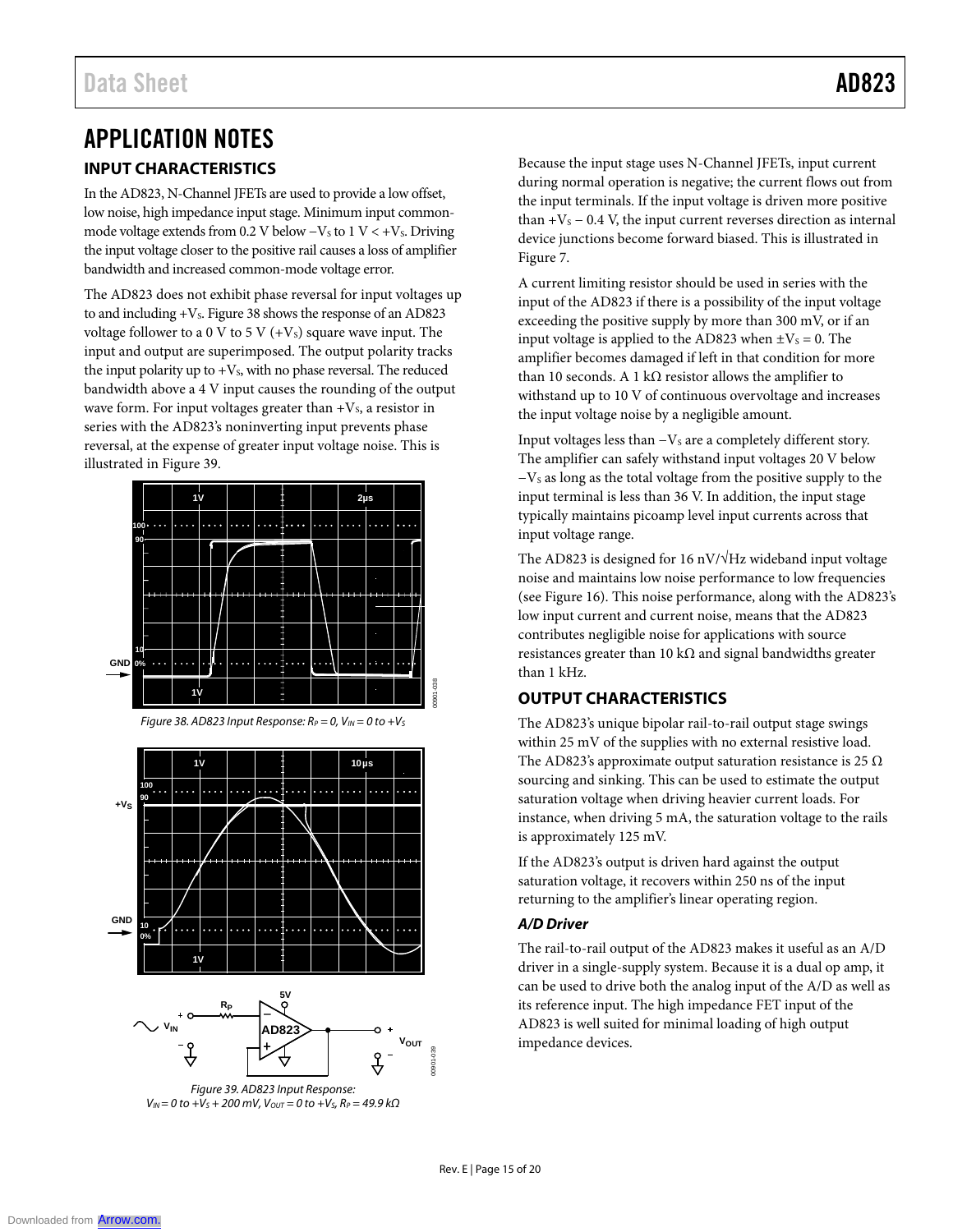Figure 40 shows a schematic of an AD823 being used to drive both the input and reference input of an AD1672, a 12-bit, 3-MSPS, single-supply ADC. One amplifier is configured as a unity-gain follower to drive the analog input of the AD1672, which is configured to accept an input voltage that ranges from 0 V to 2.5 V.

The other amplifier is configured as a gain of 2 to drive the reference input from a 1.25 V reference. Although the AD1672 has its own internal reference, there are systems that require greater accuracy than the internal reference provides. On the other hand, if the AD1672 internal reference is used, the second AD823 amplifier can be used to buffer the reference voltage for driving other circuitry while minimally loading the reference source.

![](_page_15_Figure_4.jpeg)

Figure 40. AD823 Driving Input and Reference of the AD1672, a 12-Bit, 3-MSPS ADC

The circuit was tested with a 500 kHz sine wave input that was heavily low-pass filtered (60 dB) to minimize the harmonic content at the input to the AD823. The digital output of the AD1672 was analyzed by performing a fast Fourier transform (FFT).

During the testing, it was observed that at 500 kHz, the output of the AD823 cannot go below ~350 mV (operating with negative supply at ground) without seriously degrading the second harmonic distortion. Another test was performed with a 200  $\Omega$  pull-down resistor to ground that allowed the output to go as low as 200 mV without seriously affecting the second harmonic distortion. There was, however, a slight increase in the third harmonic term with the resistor added, but it was still less than the second harmonic.

Figure 41 is an FFT plot of the results of driving the AD1672 with the AD823 with no pull-down resistor. The input amplitude was 2.15 V p-p and the lower voltage excursion was 350 mV. The input frequency was 490 kHz, which was chosen to spread the location of the harmonics.

The distortion analysis is important for systems requiring good frequency domain performance. Other systems may require good time domain performance. The noise and settling time performance of the AD823 provides the necessary information for its applicability for these systems.

![](_page_15_Figure_10.jpeg)

**3 V, Single-Supply Stereo Headphone Driver** 

The AD823 exhibits good current drive and total harmonic distortion plus noise (THD+N) performance, even at 3 V single supplies. At 20 kHz, THD+N equals −62 dB (0.079%) for a 300 mV p-p output signal. This is comparable to other singlesupply op amps that consume more power and cannot run on 3 V power supplies.

In Figure 42, each channel's input signal is coupled via a 1 μF Mylar capacitor. Resistor dividers set the dc voltage at the noninverting inputs so that the output voltage is midway between the power supplies (+1.5 V). The gain is 1.5. Each half of the AD823 can then be used to drive a headphone channel. A 5 Hz high-pass filter is realized by the 500 μF capacitors and the headphones that can be modeled as 32  $\Omega$  load resistors to ground. This ensures that all signals in the audio frequency range (20 Hz to 20 kHz) are delivered to the headphones.

![](_page_15_Figure_14.jpeg)

Figure 42. 3 V Single-Supply Stereo Headphone Driver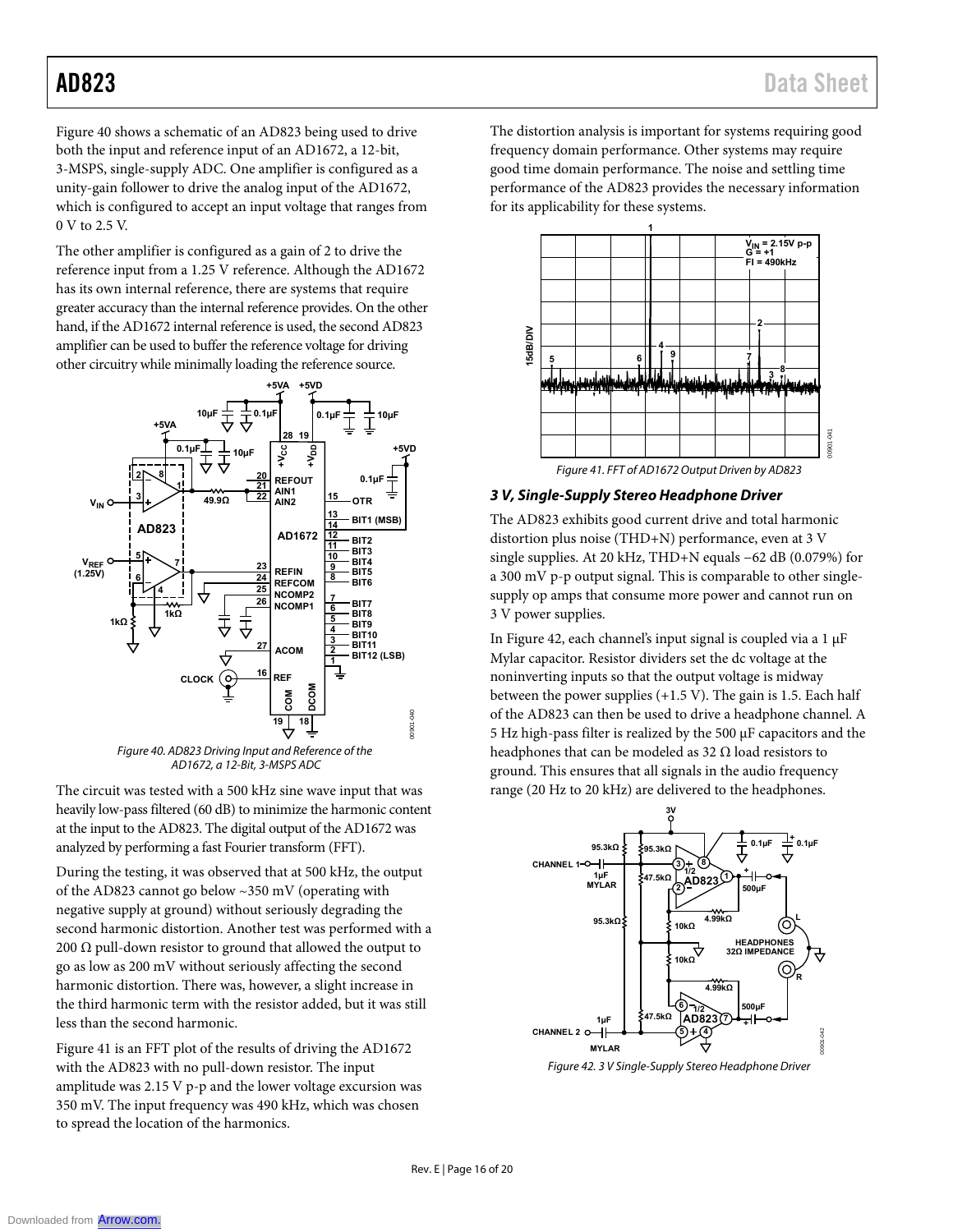### **Second-Order Low-Pass Filter**

Figure 43 depicts the AD823 configured as a second-order Butterworth low-pass filter. With the values as shown, the corner frequency equals 200 kHz. Component selection is shown in the following equations:

 $R1 = R2 = User Selected (Typical Values: 10 kΩ to 100 kΩ)$ 

$$
CI(farads) = \frac{1.414}{2\pi f_{cutoff} \times RI}
$$

$$
C2 = \frac{0.707}{2\pi f_{cutoff} \times R1}
$$

![](_page_16_Figure_7.jpeg)

Figure 43. Second-Order Low-Pass Filter

A plot of the filter is shown in Figure 44; better than 50 dB of high frequency rejection is provided.

![](_page_16_Figure_10.jpeg)

### **Single-Supply Half-Wave and Full-Wave Rectifiers**

An AD823 configured as a unity-gain follower and operated with a single supply can be used as a simple half-wave rectifier. The AD823 inputs maintain picoamp level input currents even when driven well below the minus supply. The rectifier puts that behavior to good use, maintaining an input impedance of over  $10^{11}$  Ω for input voltages from within 1 V of the positive supply to 20 V below the negative supply.

The full-wave and half-wave rectifier shown in Figure 45 operates as follows: when  $V_{IN}$  is above ground, R1 is bootstrapped through the unity-gain follower A1 and the loop of Amplifier A2. This forces the inputs of A2 to be equal, thus no current flows through R1 or R2, and the circuit output tracks the input. When  $V_{IN}$  is below ground, the output of A1 is forced to ground. The noninverting input of Amplifier A2 sees the ground level output of A1; therefore, A2 operates as a unitygain inverter. The output at Node C is then a full-wave rectified version of the input. Node B is a buffered half-wave rectified version of the input. Input voltage supply to ±18 V can be rectified, depending on the voltage supply used.

![](_page_16_Figure_14.jpeg)

![](_page_16_Figure_15.jpeg)

![](_page_16_Figure_16.jpeg)

Figure 46. Single-Supply Half-Wave and Full-Wave Rectifier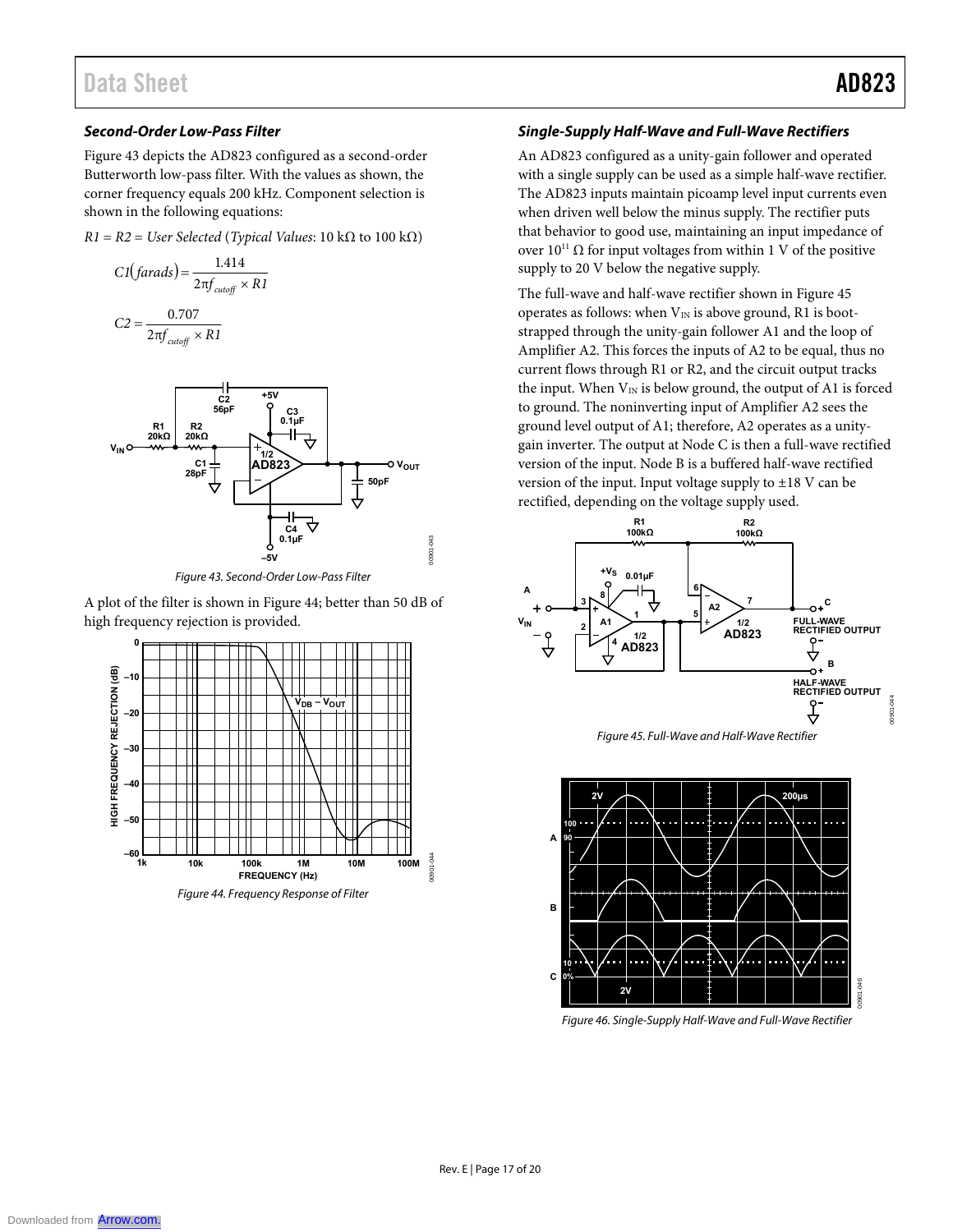**070606-A**

**012407-A**

### OUTLINE DIMENSIONS

![](_page_17_Figure_3.jpeg)

**COMPLIANT TO JEDEC STANDARDS MS-001** CONTROLLING DIMENSIONS ARE IN INCHES; MILLIMETER DIMENSIONS<br>(IN PARENTHESES) ARE ROUNDED-OFF INCH EQUIVALENTS FOR<br>REFERENCE ONLY AND ARE NOT APPROPRIATE FOR USE IN DESIGN. **CORNER LEADS MAY BE CONFIGURED AS WHOLE OR HALF LEADS.**

> *Figure 47. 8-Lead Plastic Dual In-Line Package [PDIP] Narrow Body (N-8)*

*Dimensions shown in inches and (millimeters)*

![](_page_17_Figure_7.jpeg)

**CONTROLLING DIMENSIONS ARE IN MILLIMETERS; INCH DIMENSIONS (IN PARENTHESES) ARE ROUNDED-OFF MILLIMETER EQUIVALENTS FOR REFERENCE ONLY AND ARE NOT APPROPRIATE FOR USE IN DESIGN. COMPLIANT TO JEDEC STANDARDS MS-012-AA**

*Figure 48. 8-Lead Standard Small Outline Package [SOIC\_N] Narrow Body (R-8)* 

*Dimensions shown in millimeters and (inches)*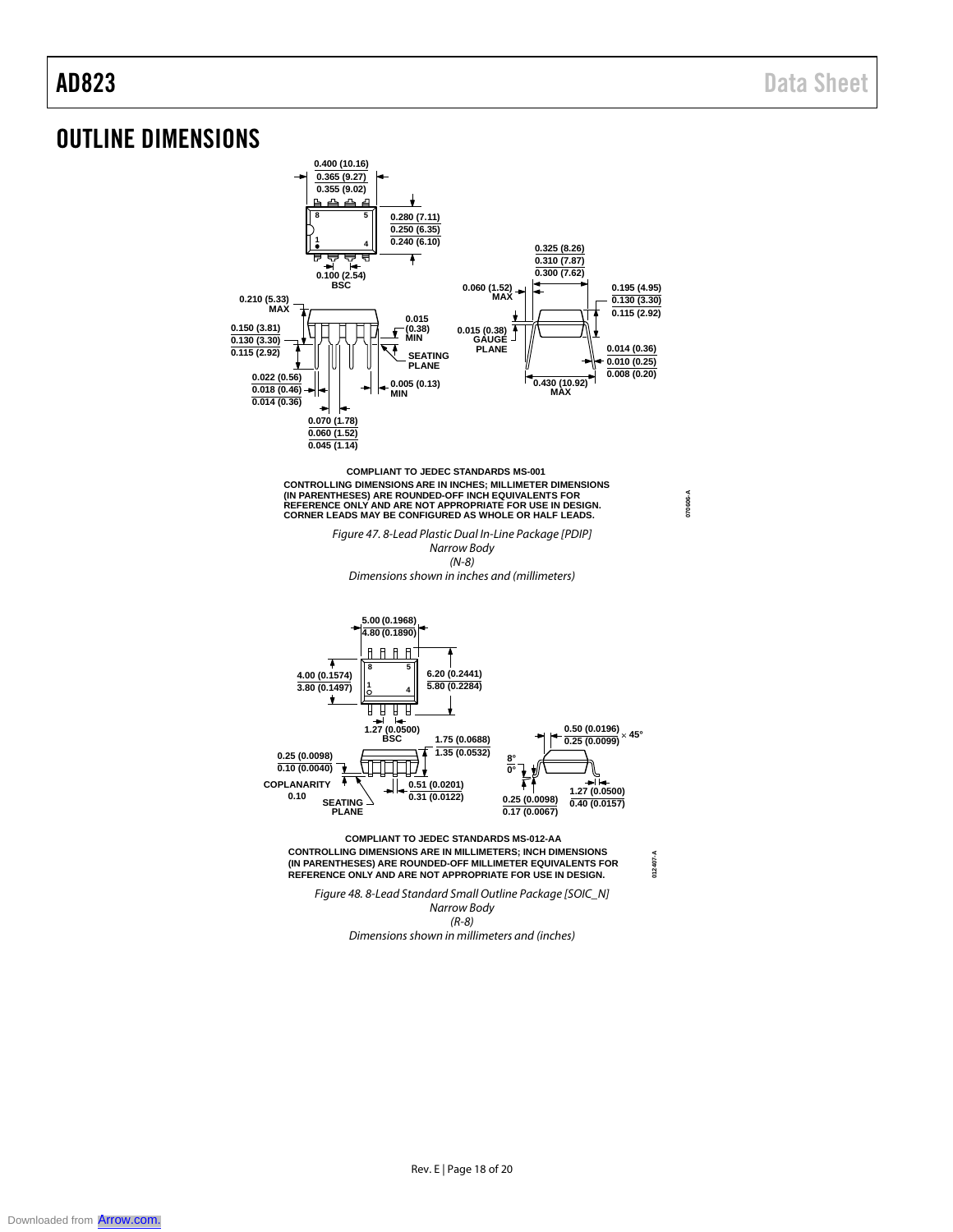### **ORDERING GUIDE**

| Model <sup>1</sup> | <b>Temperature Range</b>           | <b>Package Description</b>       | <b>Package Option</b> |
|--------------------|------------------------------------|----------------------------------|-----------------------|
| AD823ANZ           | $-40^{\circ}$ C to $+85^{\circ}$ C | 8-Lead PDIP                      | N-8                   |
| AD823AR            | $-40^{\circ}$ C to $+85^{\circ}$ C | 8-Lead SOIC N                    | $R-8$                 |
| AD823AR-REEL       | $-40^{\circ}$ C to $+85^{\circ}$ C | 8-Lead SOIC N, 13" Tape and Reel | $R-8$                 |
| AD823AR-REEL7      | $-40^{\circ}$ C to $+85^{\circ}$ C | 8-Lead SOIC N, 7"Tape and Reel   | $R-8$                 |
| AD823ARZ           | $-40^{\circ}$ C to $+85^{\circ}$ C | 8-Lead SOIC N                    | $R-8$                 |
| AD823ARZ-RL        | $-40^{\circ}$ C to $+85^{\circ}$ C | 8-Lead SOIC N, 13" Tape and Reel | $R-8$                 |
| AD823ARZ-R7        | $-40^{\circ}$ C to $+85^{\circ}$ C | 8-Lead SOIC N, 7"Tape and Reel   | $R-8$                 |
| AD823AR-EBZ        |                                    | <b>Evaluation Board</b>          |                       |

<sup>1</sup> Z = RoHS Compliant Part.

![](_page_18_Picture_5.jpeg)